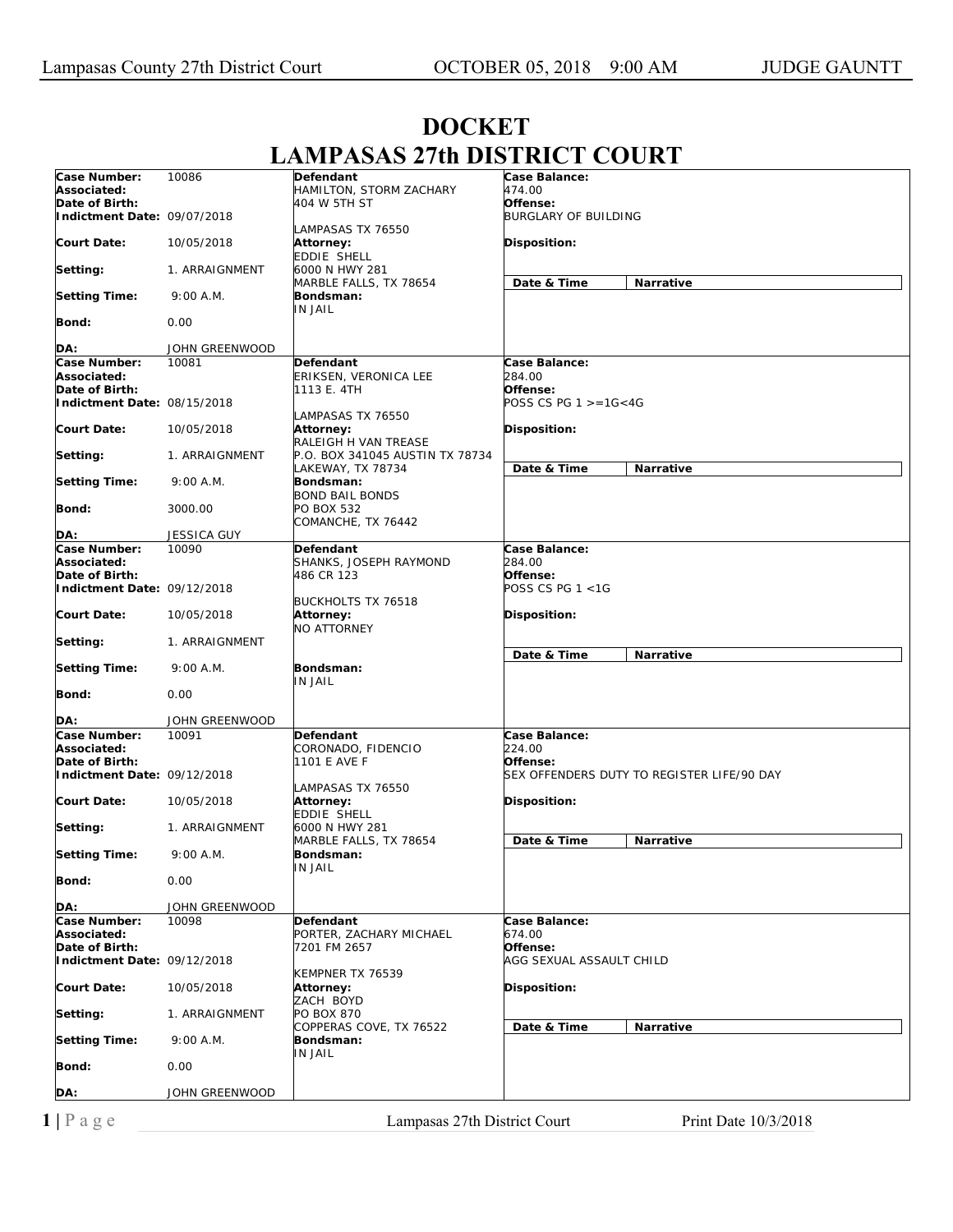| Case Number:<br>Associated:<br>Date of Birth: | 10100              | Defendant<br>THOMPSON, SHAUN CHRISTOPHER<br><b>1805 W LANE</b> | Case Balance:<br>224.00<br>Offense:                                                |
|-----------------------------------------------|--------------------|----------------------------------------------------------------|------------------------------------------------------------------------------------|
| Indictment Date: 09/12/2018                   |                    | KILLEEN TX 76549                                               | ESCAPE WHILE ARRESTED/CONFINED FELONY                                              |
| <b>Court Date:</b>                            | 10/05/2018         | Attorney:<br>KIRK FULK                                         | Disposition:                                                                       |
| Setting:                                      | 1. ARRAIGNMENT     | PO BOX 1049<br>GOLDTHWAITE, TX 76844                           | Date & Time<br>Narrative                                                           |
| <b>Setting Time:</b>                          | 9:00 A.M.          | Bondsman:<br>IN JAIL                                           |                                                                                    |
| Bond:                                         | 0.00               |                                                                |                                                                                    |
| DA:                                           | JESSICA GUY        |                                                                |                                                                                    |
| Case Number:                                  | 10078              | Defendant                                                      | Case Balance:                                                                      |
| Associated:<br>Date of Birth:                 |                    | HARRIS, MINDI ALINE<br>3330 CALDERA BLVD                       | 284.00<br>Offense:<br>POSS CS PG 1 >=4G<200G                                       |
| Indictment Date: 08/15/2018                   |                    | MIDLAND TX 79706<br>Attorney:                                  | <b>Disposition:</b>                                                                |
| <b>Court Date:</b>                            | 10/05/2018         | <b>BILL PRICE</b><br>408 SOUTH LIVE OAK                        |                                                                                    |
| Setting:                                      | 1. ARRAIGNMENT     | LAMPASAS, TX 76550<br>Bondsman:                                | Date & Time<br><b>Narrative</b>                                                    |
| <b>Setting Time:</b>                          | 9:00 A.M.          | <b>BOND BAIL BONDS</b><br>PO BOX 532                           |                                                                                    |
| Bond:                                         | 2500.00            | COMANCHE, TX 76442                                             |                                                                                    |
| DA:                                           | JOHN GREENWOOD     |                                                                |                                                                                    |
| Case Number:<br>Associated:<br>Date of Birth: | 10071              | Defendant<br><b>GLAZE, JAMES STANLEY</b><br>178 CR 4746        | Case Balance:<br>224.00<br>Offense:                                                |
| Indictment Date: 08/15/2018                   |                    | KEMPNER TX 76539<br>Attorney:                                  | SEX OFFENDERS FAILURE TO COMPLY/CIVIL<br>Disposition:                              |
| Court Date:                                   | 10/05/2018         | EDDIE G. SHELL<br>6000 NORTH HIGHWAY 281                       |                                                                                    |
| Setting:                                      | 2. PRE TRIAL       | MARBLE FALLS, TX 78654<br>Bondsman:                            | Date & Time<br>Narrative                                                           |
| <b>Setting Time:</b>                          | 9:00 A.M.          | <b>BOND BAIL BONDS</b><br>PO BOX 532                           |                                                                                    |
| Bond:                                         | 3000.00            | COMANCHE, TX 76442                                             |                                                                                    |
| DA:                                           | <b>JESSICA GUY</b> |                                                                |                                                                                    |
| Case Number:<br>Associated:<br>Date of Birth: | 10072              | <b>Defendant</b><br>CORONADO, AURELIO<br>177 PR 4362           | Case Balance:<br>224.00<br>Offense:<br>ASSAULT FAMILY/HOUSEHOLD MEMBER W/PREV CONV |
| Indictment Date: 08/15/2018                   |                    | LAMPASAS TX 76550<br>Attorney:                                 | Disposition:                                                                       |
| <b>Court Date:</b>                            | 10/05/2018         | EDDIE G. SHELL<br>6000 NORTH HIGHWAY 281                       |                                                                                    |
| Setting:                                      | 2. PRE TRIAL       | MARBLE FALLS, TX 78654<br>Bondsman:                            | Date & Time<br>Narrative                                                           |
| Setting Time:                                 | 9:00 A.M.          | A-ACTION BONDS<br>503 S LIVE OAK ST                            |                                                                                    |
| <b>Bond:</b>                                  | 2500.00            | LAMPASAS, TX 76550                                             |                                                                                    |
| DA:                                           | <b>JESSICA GUY</b> |                                                                |                                                                                    |
| Case Number:<br>Associated:<br>Date of Birth: | 10073              | Defendant<br>HANDY, RHONDA KAY<br>4617 RICHARDS TERRACE        | Case Balance:<br>284.00<br>Offense:                                                |
| Indictment Date: 08/15/2018                   |                    | FORT WORTH TX 76115                                            | POSS CS PG 1 <1G                                                                   |
| Court Date:                                   | 10/05/2018         | Attorney:<br><b>MATT GROVE</b>                                 | Disposition:                                                                       |
| Setting:                                      | 2. PRE TRIAL       | 900 E PECAN STREET STE 300-181<br>PFLUGERVILLE, TX 78660       | Date & Time<br>Narrative                                                           |
| Setting Time:                                 | 9:00 A.M.          | Bondsman:<br>ACE BAIL BONDS                                    |                                                                                    |
| Bond:                                         | 2500.00            | 7850 CR 252<br>BERTRAM, TX 78605                               |                                                                                    |
| DA:                                           | JOHN GREENWOOD     |                                                                |                                                                                    |
| $2 P \text{ a } g e$                          |                    | Lampasas 27th District Court                                   | Print Date 10/3/2018                                                               |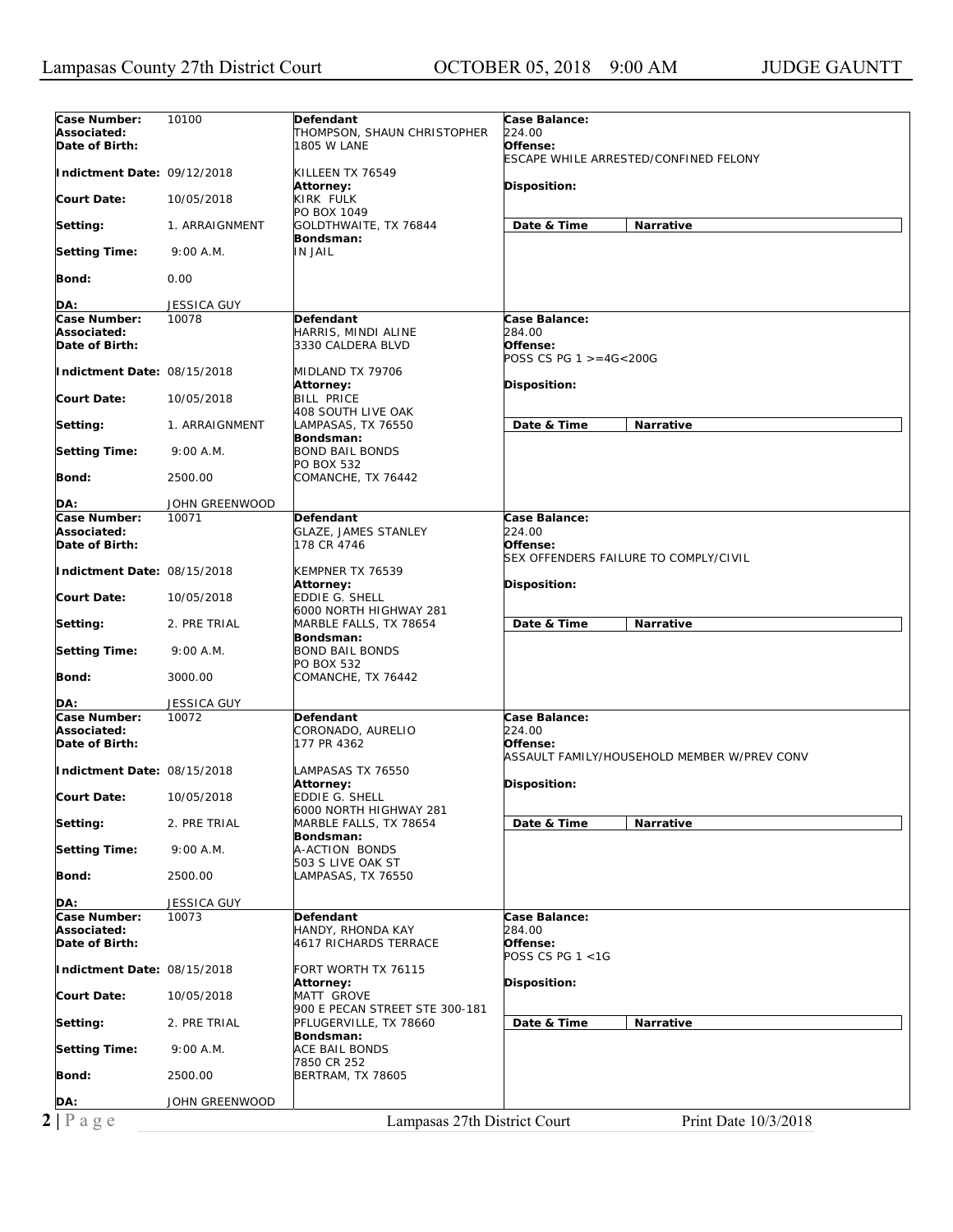| Case Number:                                                                                                                                                                                              |                    |                                 |                                 |                                       |
|-----------------------------------------------------------------------------------------------------------------------------------------------------------------------------------------------------------|--------------------|---------------------------------|---------------------------------|---------------------------------------|
|                                                                                                                                                                                                           | 9908               | Defendant                       | Case Balance:                   |                                       |
| Associated:                                                                                                                                                                                               |                    | SUBLETT, BRADFORD SCOTT         | <i>384.00</i>                   |                                       |
| Date of Birth:                                                                                                                                                                                            |                    | 1019 LA PORTE                   | Offense:                        |                                       |
|                                                                                                                                                                                                           |                    |                                 |                                 | DRIVING WHILE INTOXICATED 3RD OR MORE |
| Indictment Date: 11/15/2017                                                                                                                                                                               |                    | WACO TX 76710                   |                                 |                                       |
|                                                                                                                                                                                                           |                    | Attorney:                       | Disposition:                    |                                       |
| Court Date:                                                                                                                                                                                               | 10/05/2018         | SETH SUTTON                     |                                 |                                       |
|                                                                                                                                                                                                           |                    | 1521 AUSTIN AVENUE              |                                 |                                       |
| Setting:                                                                                                                                                                                                  | 2. PRE TRIAL       | WACO, TX 76701                  | Date & Time                     | Narrative                             |
|                                                                                                                                                                                                           |                    | Bondsman:                       |                                 |                                       |
| Setting Time:                                                                                                                                                                                             | 9:00 A.M.          | A-ACTION BONDS                  |                                 |                                       |
|                                                                                                                                                                                                           |                    | 503 S LIVE OAK ST               |                                 |                                       |
| Bond:                                                                                                                                                                                                     | 2500.00            | LAMPASAS, TX 76550              |                                 |                                       |
|                                                                                                                                                                                                           |                    |                                 |                                 |                                       |
| DA:                                                                                                                                                                                                       | JOHN GREENWOOD     |                                 |                                 |                                       |
| Case Number:                                                                                                                                                                                              | 9542               | <b>Defendant</b>                | Case Balance:                   |                                       |
| Associated:                                                                                                                                                                                               |                    | QUENOMOEN, ANTHONY JAMES        | 384.00                          |                                       |
| Date of Birth:                                                                                                                                                                                            |                    | 1409 W 1ST STREET               | Offense:                        |                                       |
|                                                                                                                                                                                                           |                    |                                 | AGG ASSAULT W/DEADLY WEAPON     |                                       |
| Indictment Date: 04/13/2016                                                                                                                                                                               |                    | LAMPASAS TX 76550               |                                 |                                       |
|                                                                                                                                                                                                           |                    | Attorney:                       | Disposition:                    |                                       |
| Court Date:                                                                                                                                                                                               | 10/05/2018         | EDMUND M DAVIS                  |                                 |                                       |
|                                                                                                                                                                                                           |                    | PO BOX 201123                   |                                 |                                       |
| Setting:                                                                                                                                                                                                  | 2. PRE TRIAL       | AUSTIN, TX 78720                | Date & Time                     | <b>Narrative</b>                      |
|                                                                                                                                                                                                           |                    | Bondsman:                       |                                 |                                       |
| <b>Setting Time:</b>                                                                                                                                                                                      | 9:00 A.M.          | DERRICK BAIL BOND               |                                 |                                       |
|                                                                                                                                                                                                           |                    | 501 E LEON ST                   |                                 |                                       |
| <b>Bond:</b>                                                                                                                                                                                              | 2500.00            | GATESVILLE, TX 76528            |                                 |                                       |
|                                                                                                                                                                                                           |                    |                                 |                                 |                                       |
| DA:                                                                                                                                                                                                       | JOHN GREENWOOD     |                                 |                                 |                                       |
| Case Number:                                                                                                                                                                                              | 9973               | Defendant                       | Case Balance:                   |                                       |
| Associated:                                                                                                                                                                                               |                    | MOORE, JAMICHAEL DIARRELL       | 279.00                          |                                       |
| Date of Birth:                                                                                                                                                                                            |                    | 505 MEGGS BLVD                  | Offense:                        |                                       |
|                                                                                                                                                                                                           |                    |                                 | <b>EVADING ARREST DET W/VEH</b> |                                       |
| Indictment Date: 01/01/1900                                                                                                                                                                               |                    | COPPERAS COVE TX 76522          |                                 |                                       |
|                                                                                                                                                                                                           |                    | Attorney:                       | Disposition:                    |                                       |
| Court Date:                                                                                                                                                                                               | 10/05/2018         | <b>BILL PRICE</b>               |                                 |                                       |
|                                                                                                                                                                                                           |                    | 408 SOUTH LIVE OAK              |                                 |                                       |
| Setting:                                                                                                                                                                                                  | 2. PRE TRIAL       | LAMPASAS, TX 76550              | Date & Time                     | Narrative                             |
|                                                                                                                                                                                                           |                    | Bondsman:                       | 09/26/2018 4:45                 | RECEIVED PR BOND--CALLED DEF AND      |
| <b>Setting Time:</b>                                                                                                                                                                                      | 9:00 A.M.          | PR BOND                         | P.M.                            | NOTIFIED HIM OF HIS COURT DATE OF     |
|                                                                                                                                                                                                           |                    |                                 |                                 | 10/5/18 AT 9AM                        |
| Bond:                                                                                                                                                                                                     | 5000.00            |                                 |                                 |                                       |
|                                                                                                                                                                                                           |                    |                                 |                                 |                                       |
| DA:                                                                                                                                                                                                       | JESSICA GUY        |                                 |                                 |                                       |
| Case Number:                                                                                                                                                                                              | 9943               | <b>Defendant</b>                | Case Balance:                   |                                       |
| Associated:                                                                                                                                                                                               |                    | MALDONADO, JULIAANN NICOLE      | 404.00                          |                                       |
| Date of Birth:                                                                                                                                                                                            |                    | 200 W RAILWAY                   | Offense:                        |                                       |
|                                                                                                                                                                                                           |                    |                                 | POSS CS PG 1 <1G                |                                       |
| Indictment Date: 12/13/2017                                                                                                                                                                               |                    |                                 |                                 |                                       |
|                                                                                                                                                                                                           |                    |                                 |                                 |                                       |
|                                                                                                                                                                                                           |                    | LOMETA TX 76853                 |                                 |                                       |
|                                                                                                                                                                                                           | 10/05/2018         | Attorney:<br><b>BILL PRICE</b>  | Disposition:                    |                                       |
|                                                                                                                                                                                                           |                    |                                 |                                 |                                       |
|                                                                                                                                                                                                           |                    | 408 SOUTH LIVE OAK              |                                 |                                       |
|                                                                                                                                                                                                           | 2. PRE TRIAL       | LAMPASAS, TX 76550<br>Bondsman: | Date & Time                     | Narrative                             |
|                                                                                                                                                                                                           | 9:00 A.M.          | IN JAIL                         |                                 |                                       |
|                                                                                                                                                                                                           |                    |                                 |                                 |                                       |
|                                                                                                                                                                                                           |                    |                                 |                                 |                                       |
|                                                                                                                                                                                                           | 5000.00            |                                 |                                 |                                       |
|                                                                                                                                                                                                           |                    |                                 |                                 |                                       |
|                                                                                                                                                                                                           | JOHN GREENWOOD     |                                 |                                 |                                       |
| Case Number:                                                                                                                                                                                              | 10046              | Defendant                       | Case Balance:                   |                                       |
|                                                                                                                                                                                                           |                    | DIEDERICH, SHANE FRANCIS        | 474.00                          |                                       |
|                                                                                                                                                                                                           |                    | 910 CR 3071                     | Offense:                        |                                       |
|                                                                                                                                                                                                           |                    |                                 | BURGLARY OF HABITATION          |                                       |
|                                                                                                                                                                                                           |                    | LAMPASAS TX 76550               |                                 |                                       |
|                                                                                                                                                                                                           |                    | Attorney:                       | Disposition:                    |                                       |
|                                                                                                                                                                                                           | 10/05/2018         | MATT GROVE                      |                                 |                                       |
|                                                                                                                                                                                                           |                    | 900 E PECAN STREET STE 300-181  |                                 |                                       |
|                                                                                                                                                                                                           | 2. PRE TRIAL       | PFLUGERVILLE, TX 78660          | Date & Time                     | Narrative                             |
|                                                                                                                                                                                                           |                    | Bondsman:                       |                                 |                                       |
|                                                                                                                                                                                                           | 9:00 A.M.          | A-ACTION BONDS                  |                                 |                                       |
|                                                                                                                                                                                                           |                    | 503 S LIVE OAK ST               |                                 |                                       |
|                                                                                                                                                                                                           | 2500.00            | LAMPASAS, TX 76550              |                                 |                                       |
| Court Date:<br>Setting:<br><b>Setting Time:</b><br><b>Bond:</b><br>DA:<br>Associated:<br>Date of Birth:<br>Indictment Date: 06/13/2018<br><b>Court Date:</b><br>Setting:<br><b>Setting Time:</b><br>Bond: |                    |                                 |                                 |                                       |
| DA:<br>$3 P \text{ age}$                                                                                                                                                                                  | <b>JESSICA GUY</b> | Lampasas 27th District Court    |                                 | Print Date 10/3/2018                  |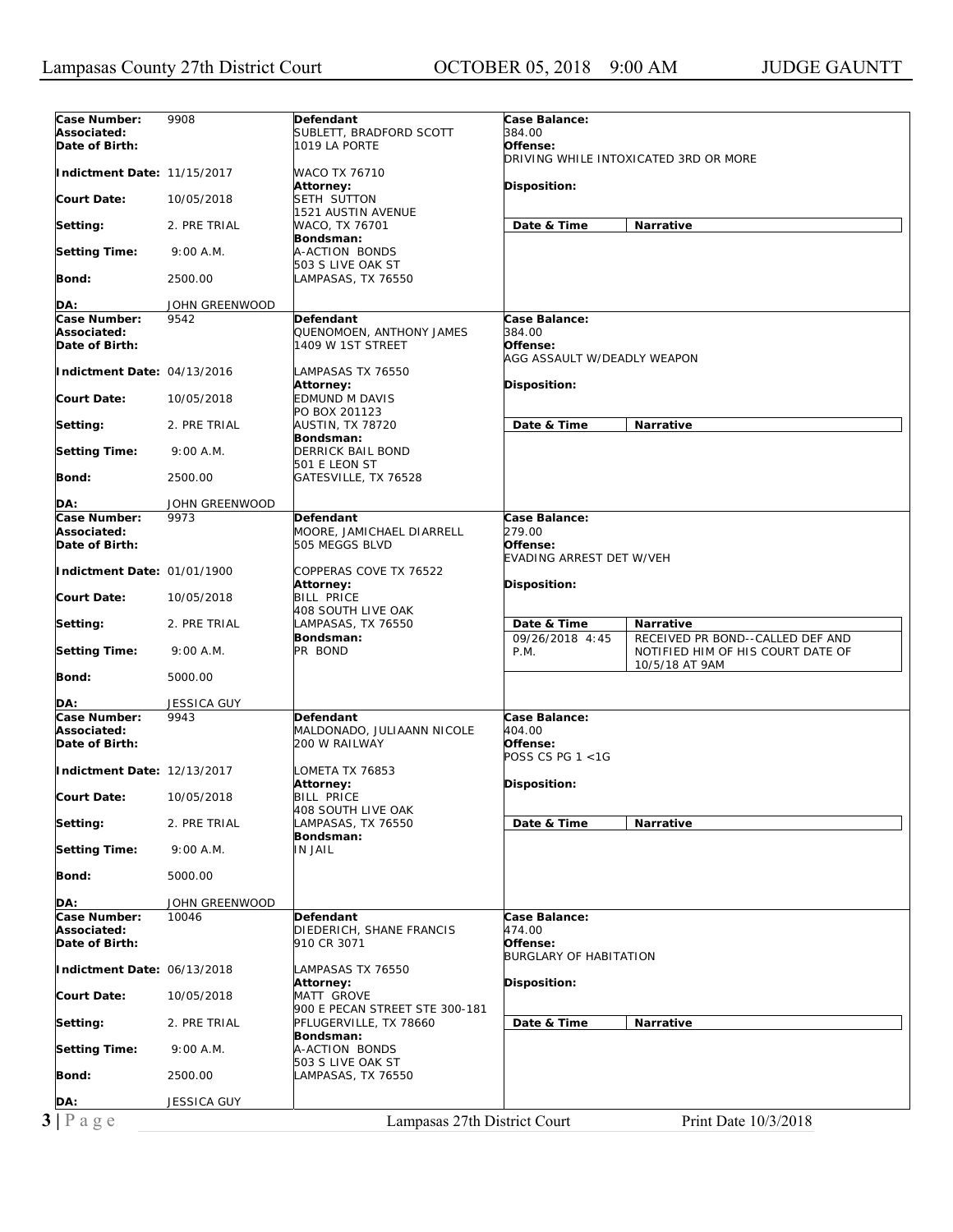| Case Number:                | 10070              | Defendant                      | <b>Case Balance:</b>                  |
|-----------------------------|--------------------|--------------------------------|---------------------------------------|
| Associated:                 |                    |                                | 284.00                                |
|                             |                    | MCKEE, CHAD DEWAYNE            |                                       |
| Date of Birth:              |                    | 7634                           | Offense:                              |
|                             |                    |                                | POSS CS PG $1 < 1G$                   |
| Indictment Date: 08/15/2018 |                    | QUINLAN TX 75474               |                                       |
|                             |                    |                                |                                       |
|                             |                    | Attorney:                      | Disposition:                          |
| <b>Court Date:</b>          | 10/05/2018         | NICHOLAS SMITH                 |                                       |
|                             |                    | 100 W CENTRAL TEXAS EXPRESSWAY |                                       |
|                             |                    |                                |                                       |
| Setting:                    | 2. PRE TRIAL       | <b>STE 309</b>                 | Date & Time<br>Narrative              |
|                             |                    | HARKER HEIGHTS, TX 76548       |                                       |
| <b>Setting Time:</b>        | 9:00 A.M.          | Bondsman:                      |                                       |
|                             |                    |                                |                                       |
|                             |                    | ALVERNON JONES DBA BAD BOY     |                                       |
| Bond:                       | 3000.00            | <b>BAIL BONDS</b>              |                                       |
|                             |                    | 200 E JEFFERSON ST STE 2       |                                       |
|                             |                    | WAXAHACHIE, TX 75165           |                                       |
| DA:                         | JESSICA GUY        |                                |                                       |
| Case Number:                | 10042              | Defendant                      | Case Balance:                         |
| Associated:                 |                    | FALLIN, EDGAR MOYIA            | 474.00                                |
| Date of Birth:              |                    | PO BOX 1787                    | Offense:                              |
|                             |                    |                                |                                       |
|                             |                    |                                | <b>BURGLARY OF BUILDING</b>           |
| Indictment Date: 06/13/2018 |                    | LAMPASAS TX 76550              |                                       |
|                             |                    | Attorney:                      | Disposition:                          |
|                             |                    |                                |                                       |
| <b>Court Date:</b>          | 10/05/2018         | RICHARD HAMMETT                |                                       |
|                             |                    | PO BOX 1787                    |                                       |
| Setting:                    | 2. PRE TRIAL       | LAMPASAS, TX 76550             | Date & Time<br>Narrative              |
|                             |                    |                                |                                       |
|                             |                    | Bondsman:                      |                                       |
| <b>Setting Time:</b>        | 9:00 A.M.          | <b>IN JAIL</b>                 |                                       |
|                             |                    |                                |                                       |
| Bond:                       |                    |                                |                                       |
|                             | 0.00               |                                |                                       |
|                             |                    |                                |                                       |
| DA:                         | <b>JESSICA GUY</b> |                                |                                       |
| Case Number:                | 10052              | Defendant                      | Case Balance:                         |
|                             |                    |                                |                                       |
| Associated:                 |                    | CROUCH, MICHAEL THOMAS         | 224.00                                |
| Date of Birth:              |                    | 136 LOOP 308                   | Offense:                              |
|                             |                    |                                | THEFT PROP >=\$2,500<\$30K            |
|                             |                    |                                |                                       |
| Indictment Date: 06/13/2018 |                    | <b>BRIGGS TX 78608</b>         |                                       |
|                             |                    | <b>Attorney:</b>               | Disposition:                          |
| <b>Court Date:</b>          | 10/05/2018         | RICHARD HAMMETT                |                                       |
|                             |                    | PO BOX 1787                    |                                       |
|                             |                    |                                |                                       |
| Setting:                    | 2. PRE TRIAL       | LAMPASAS, TX 76550             | Date & Time<br>Narrative              |
|                             |                    | Bondsman:                      |                                       |
| <b>Setting Time:</b>        | 9:00 A.M.          | RICHARD PATRICK DBA OFF THE    |                                       |
|                             |                    |                                |                                       |
|                             |                    | <b>HOOK BAIL BONDS</b>         |                                       |
| Bond:                       | 0.00               | 606 FOREST ST STE 102          |                                       |
|                             |                    | GEORGETOWN, TX 78626           |                                       |
|                             |                    |                                |                                       |
| DA:                         | JOHN GREENWOOD     |                                |                                       |
| Case Number:                | 10080              | Defendant                      | Case Balance:                         |
| Associated:                 |                    | KINGERY, PATRICK ALLEN         | 284.00                                |
|                             |                    |                                | Offense:                              |
| Date of Birth:              |                    | 13055 FM 3522                  |                                       |
|                             |                    |                                | MAN DEL CS PG $1 > = 4G < 200G$       |
| Indictment Date: 08/15/2018 |                    | ABILENE TX 79601               |                                       |
|                             |                    | Attorney:                      |                                       |
|                             |                    |                                | Disposition:                          |
| <b>Court Date:</b>          | 10/05/2018         | PAUL HARRELL                   |                                       |
|                             |                    | 412 S. LIVEOAK STREET          |                                       |
| Setting:                    | 2. PRE TRIAL       | LAMPASAS, TX 76550             | Date & Time<br>Narrative              |
|                             |                    |                                |                                       |
|                             |                    | Bondsman:                      |                                       |
| <b>Setting Time:</b>        | 9:00 A.M.          | IN JAIL                        |                                       |
|                             |                    |                                |                                       |
|                             |                    |                                |                                       |
| Bond:                       | 0.00               |                                |                                       |
|                             |                    |                                |                                       |
| DA:                         | JOHN GREENWOOD     |                                |                                       |
| Case Number:                | 10066              | <b>Defendant</b>               | Case Balance:                         |
|                             |                    |                                |                                       |
| Associated:                 |                    | VALDERRAMA, MARGARITO TORREZ   | 384.00                                |
| Date of Birth:              |                    | 110 SCARLET OAKS               | Offense:                              |
|                             |                    |                                | DRIVING WHILE INTOXICATED 3RD OR MORE |
|                             |                    |                                |                                       |
| Indictment Date: 07/18/2018 |                    | <b>DALE TX 78616</b>           |                                       |
|                             |                    | Attorney:                      | Disposition:                          |
| <b>Court Date:</b>          | 10/05/2018         | ZACHARY J. MORRIS              |                                       |
|                             |                    |                                |                                       |
|                             |                    | 412 S. LIVEOAK STREET          |                                       |
|                             |                    | LAMPASAS, TX 76550             | Date & Time<br>Narrative              |
| Setting:                    | 2. PRE TRIAL       |                                |                                       |
|                             |                    |                                |                                       |
|                             |                    | Bondsman:                      |                                       |
|                             | 9:00 A.M.          | IN JAIL                        |                                       |
| <b>Setting Time:</b>        |                    |                                |                                       |
|                             |                    |                                |                                       |
| Bond:                       | 0.00               |                                |                                       |
|                             |                    |                                |                                       |
| DA:                         | <b>JESSICA GUY</b> |                                |                                       |
| $4 P \text{ age}$           |                    | Lampasas 27th District Court   | Print Date 10/3/2018                  |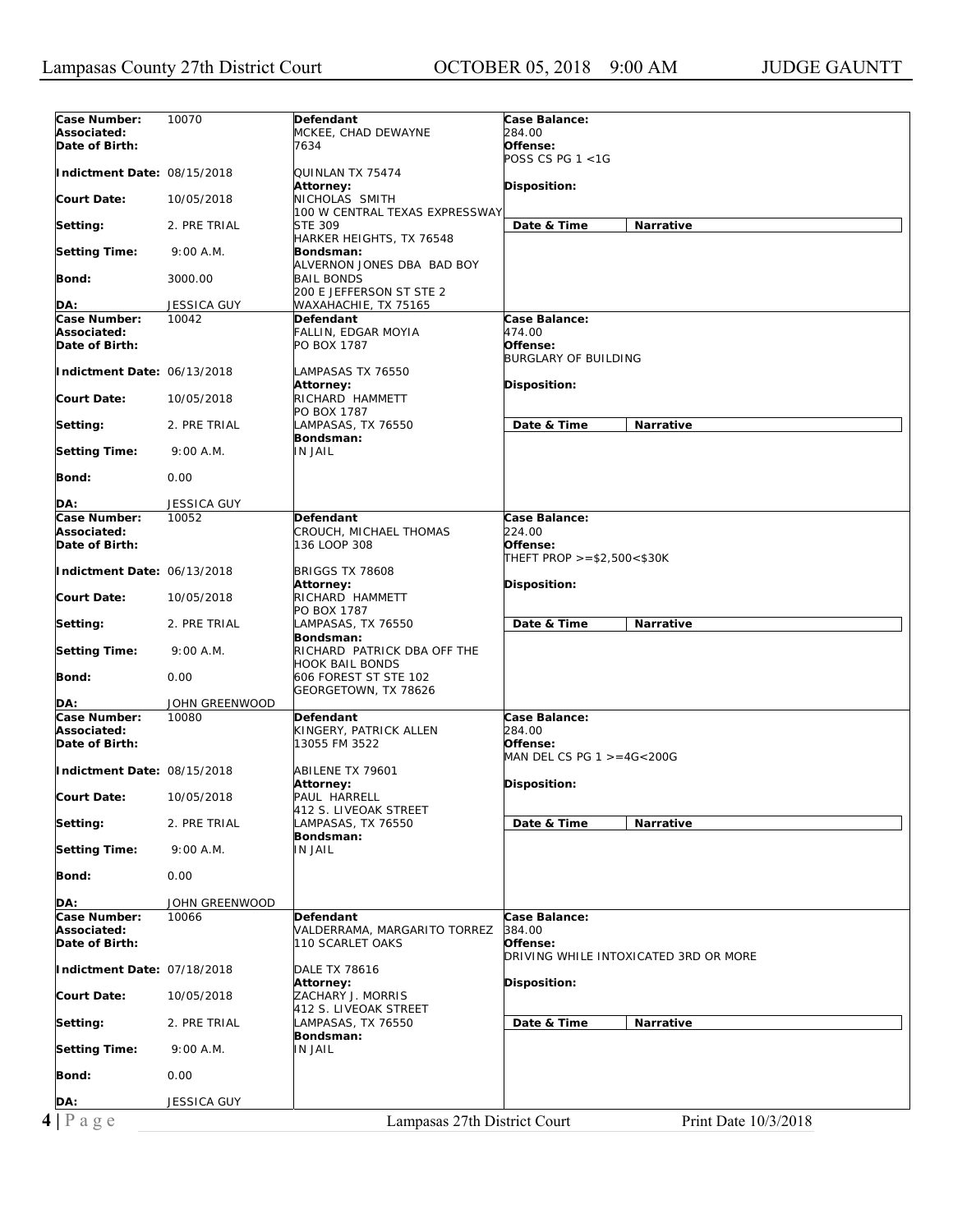| Case Number:                                                        | 10062              | Defendant                       | <b>Case Balance:</b>                          |
|---------------------------------------------------------------------|--------------------|---------------------------------|-----------------------------------------------|
| Associated:                                                         |                    | NORRIS, RAYBURN CLARK           | 284.00                                        |
| Date of Birth:                                                      |                    | 1264 N HWY 281                  | Offense:                                      |
|                                                                     |                    |                                 | POSS CS PG $1 < 1G$                           |
| Indictment Date: 07/18/2018                                         |                    | LAMPASAS TX 76550               |                                               |
|                                                                     |                    | Attorney:                       | Disposition:                                  |
| <b>Court Date:</b>                                                  | 10/05/2018         | RALEIGH H VAN TREASE            |                                               |
|                                                                     |                    | P.O. BOX 341045 AUSTIN TX 78734 |                                               |
| Setting:                                                            | 2. PRE TRIAL       | LAKEWAY, TX 78734               | Date & Time<br>Narrative                      |
|                                                                     |                    | Bondsman:                       |                                               |
| <b>Setting Time:</b>                                                | 9:00 A.M.          | <b>BOND BAIL BONDS</b>          |                                               |
|                                                                     |                    | PO BOX 532                      |                                               |
| Bond:                                                               | 1000.00            | COMANCHE, TX 76442              |                                               |
|                                                                     |                    |                                 |                                               |
| DA:                                                                 | <b>JESSICA GUY</b> |                                 |                                               |
| Case Number:                                                        | 9967               | Defendant                       | Case Balance:                                 |
| Associated:                                                         |                    | MEYER, DAVID FRANK              | 224.00                                        |
| Date of Birth:                                                      |                    | 2214 FM 3170                    | Offense:                                      |
|                                                                     |                    |                                 | INSURANCE FRAUD $>= $2,500< $30K$             |
| Indictment Date: 01/10/2018                                         |                    | KEMPNER TX 76539                |                                               |
|                                                                     |                    | Attorney:                       | Disposition:                                  |
| <b>Court Date:</b>                                                  | 10/05/2018         | PAUL HARRELL                    |                                               |
|                                                                     |                    | 412 S. LIVEOAK STREET           |                                               |
| Setting:                                                            | 2. PRE TRIAL       | LAMPASAS, TX 76550              | Date & Time<br>Narrative                      |
|                                                                     |                    | Bondsman:                       |                                               |
| <b>Setting Time:</b>                                                | 9:00 A.M.          | DAVIS BONDING COMPANY           |                                               |
|                                                                     |                    | 817 WATER #121                  |                                               |
| Bond:                                                               | 0.00               | KERRVILLE, TX 78028             |                                               |
|                                                                     |                    |                                 |                                               |
| DA:                                                                 | JOHN GREENWOOD     |                                 |                                               |
| Case Number:                                                        | 10063              | Defendant                       | Case Balance:                                 |
| Associated:                                                         |                    | BONNET, ASHLEY MARIE            | 224.00                                        |
| Date of Birth:                                                      |                    | 108 S FINDLEY LANE              | Offense:                                      |
|                                                                     |                    |                                 | <b>INTERFER W/CHILD CUSTODY</b>               |
| Indictment Date: 07/18/2018                                         |                    | BURNET TX 78611                 |                                               |
|                                                                     |                    | Attorney:                       | Disposition:                                  |
| <b>Court Date:</b>                                                  | 10/05/2018         | PAUL HARRELL                    |                                               |
|                                                                     |                    | 412 S. LIVEOAK STREET           |                                               |
| Setting:                                                            | 2. PRE TRIAL       | LAMPASAS, TX 76550              | Date & Time<br>Narrative                      |
|                                                                     |                    | Bondsman:                       |                                               |
| <b>Setting Time:</b>                                                | 9:00 A.M.          | A-ACTION BONDS                  |                                               |
|                                                                     |                    | 503 S LIVE OAK ST               |                                               |
| Bond:                                                               | 3000.00            | LAMPASAS, TX 76550              |                                               |
|                                                                     |                    |                                 |                                               |
| DA:                                                                 | JESSICA GUY        |                                 |                                               |
| Case Number:                                                        | 10033              | Defendant                       | Case Balance:                                 |
| Associated:                                                         |                    | DVORAK, TRISTAN ROBERT          | 224.00                                        |
| Date of Birth:                                                      |                    | 603 S SPRING APT #6             | Offense:                                      |
|                                                                     |                    |                                 | INJURY CHILD/ELDERLY/DISABLE W/INT BODILY INJ |
| Indictment Date: 05/16/2018                                         |                    | LAMPASAS TX 76550               |                                               |
|                                                                     |                    | Attorney:                       | Disposition:                                  |
| <b>Court Date:</b>                                                  | 10/05/2018         | ZACHARY J. MORRIS               |                                               |
|                                                                     |                    | 412 S. LIVEOAK STREET           |                                               |
| Setting:                                                            | 3. PLEA            | AMPASAS, TX 76550               | Date & Time<br>Narrative                      |
|                                                                     |                    | Bondsman:                       |                                               |
| <b>Setting Time:</b>                                                | 9:00 A.M.          | A-ACTION BONDS                  |                                               |
|                                                                     |                    | 503 S LIVE OAK ST               |                                               |
| Bond:                                                               | 2500.00            | LAMPASAS, TX 76550              |                                               |
|                                                                     |                    |                                 |                                               |
|                                                                     |                    |                                 |                                               |
|                                                                     | JESSICA GUY        |                                 |                                               |
| Case Number:                                                        | 10007              | Defendant                       | Case Balance:                                 |
|                                                                     |                    | <b>.EE, STEVE MICHAEL</b>       | 284.00                                        |
|                                                                     |                    | 705 RIDGE ST.                   | Offense:                                      |
|                                                                     |                    |                                 | POSS CS PG $1 < 1G$                           |
| DA:<br>Associated:<br>Date of Birth:<br>Indictment Date: 04/11/2018 |                    |                                 |                                               |
|                                                                     |                    | <b>Attorney:</b>                | Disposition:                                  |
|                                                                     | 10/05/2018         | ZACHARY J. MORRIS               |                                               |
|                                                                     |                    | 412 S. LIVEOAK STREET           |                                               |
|                                                                     | 3. PLEA            | LAMPASAS, TX 76550              | Date & Time<br>Narrative                      |
|                                                                     |                    | Bondsman:                       |                                               |
| <b>Court Date:</b><br>Setting:<br><b>Setting Time:</b>              | 9:00 A.M.          | A-ACTION BONDS                  |                                               |
|                                                                     |                    | 503 S LIVE OAK ST               |                                               |
|                                                                     | 1500.00            | LAMPASAS, TX 76550              |                                               |
| Bond:                                                               |                    |                                 |                                               |
| DA:<br>5 Page                                                       | JESSICA GUY        | Lampasas 27th District Court    |                                               |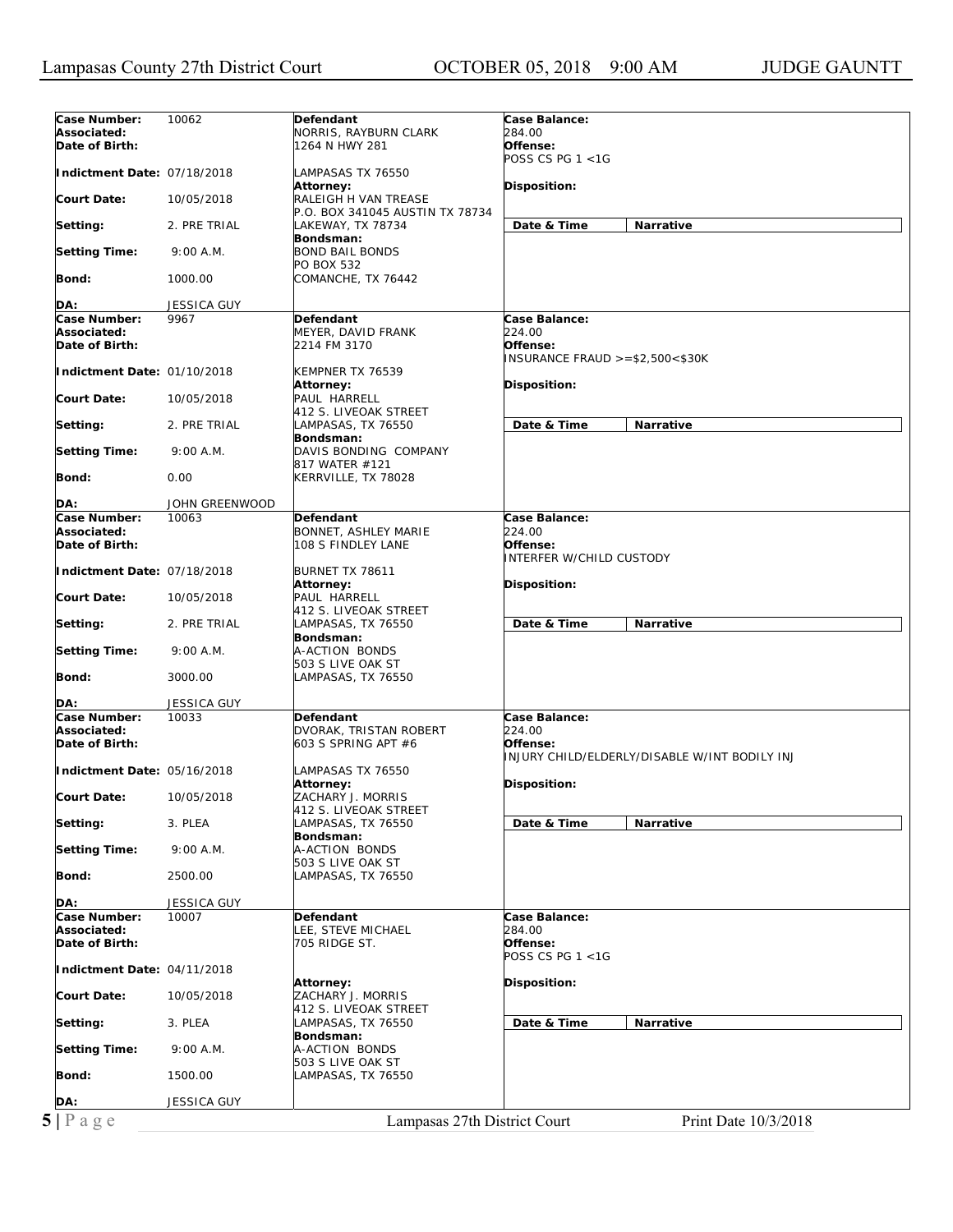| Case Number:<br>Associated:<br>Date of Birth: | 10024                                     | Defendant<br>COLE, PRESTON CLAYTON<br>500 S. 4TH         | Case Balance:<br>224.00<br>Offense:                                                      |  |
|-----------------------------------------------|-------------------------------------------|----------------------------------------------------------|------------------------------------------------------------------------------------------|--|
| Indictment Date: 01/01/1900                   |                                           |                                                          | <b>BURGLARY OF HABITATION</b>                                                            |  |
| Court Date:                                   | 10/05/2018                                | Attorney:<br><b>GARY PRUST</b>                           | Disposition:                                                                             |  |
| Setting:                                      | 3. PLEA                                   | P.O. BOX 6216<br><b>AUSTIN, TX 78762</b>                 | Date & Time<br>Narrative                                                                 |  |
| <b>Setting Time:</b>                          | 9:00 A.M.                                 | Bondsman:<br><b>IN JAIL</b>                              |                                                                                          |  |
| Bond:                                         | 0.00                                      |                                                          |                                                                                          |  |
| DA:                                           | JOHN GREENWOOD                            |                                                          |                                                                                          |  |
| Case Number:                                  | 10014                                     | Defendant                                                | Case Balance:                                                                            |  |
| Associated:<br>Date of Birth:                 |                                           | AMAYA, BENITO<br>316 NICHOLES ST                         | 384.00<br>Offense:                                                                       |  |
| Indictment Date: 04/11/2018                   |                                           | KENEDY TX 78119<br>Attorney:                             | DRIVING WHILE INTOXICATED 3RD OR MORE<br><b>Disposition:</b>                             |  |
| <b>Court Date:</b>                            | 10/05/2018                                | <b>MATTHEW T ALLEN</b><br>313 SOUTH MAIN AVENUE          |                                                                                          |  |
| Setting:                                      | 3. PLEA                                   | SAN ANTONIO, TX 78204<br>Bondsman:                       | Date & Time<br><b>Narrative</b>                                                          |  |
| <b>Setting Time:</b>                          | 9:00 A.M.                                 | <b>ANGEL'S BAIL BONDS</b><br>112 E MORGAN AVE            |                                                                                          |  |
| Bond:                                         | 2500.00                                   | <b>CUERO, TX 77954</b>                                   |                                                                                          |  |
| DA:                                           | <b>JESSICA GUY</b>                        |                                                          |                                                                                          |  |
| Case Number:<br>Associated:<br>Date of Birth: | 10044                                     | Defendant<br>JOHNSON, PATRICIA ANN<br>2700 CR 4938       | Case Balance:<br>384.00<br>Offense:                                                      |  |
| Indictment Date: 06/13/2018                   |                                           | COPPERAS COVE TX 76522                                   | DRIVING WHILE INTOXICATED 3RD OR MORE                                                    |  |
| <b>Court Date:</b>                            | 10/05/2018                                | <b>Attorney:</b><br>THOMAS M. SEIGMAN                    | Disposition:                                                                             |  |
| Setting:                                      | 3. PLEA                                   | 2025 MEMORY LANE SUITE 400<br>HARKER HEIGHTS, TX 76548   | Date & Time<br>Narrative                                                                 |  |
| <b>Setting Time:</b>                          | 9:00 A.M.                                 | Bondsman:<br>CASH BOND                                   |                                                                                          |  |
| Bond:                                         | 5000.00                                   |                                                          |                                                                                          |  |
| DA:                                           | JOHN GREENWOOD                            |                                                          |                                                                                          |  |
| Case Number:<br>Associated:<br>Date of Birth: | 10027                                     | Defendant<br>BALDWIN, DESHAWN LEVAY<br>409 SWEET LEAF LN | Case Balance:<br>334.00<br>Offense:<br>POSS CS PG $2 > = 16 < 4G$                        |  |
| Indictment Date: 05/16/2018                   |                                           | PFLUGERVILLE TX 78660<br>Attorney:                       | Disposition:                                                                             |  |
| <b>Court Date:</b>                            | 10/05/2018                                | RALEIGH H VAN TREASE<br>P.O. BOX 341045 AUSTIN TX 78734  |                                                                                          |  |
| Setting:                                      | 3. PLEA                                   | LAKEWAY, TX 78734                                        | Narrative<br>Date & Time                                                                 |  |
| <b>Setting Time:</b>                          | 9:00 A.M.                                 | Bondsman:<br><b>IN JAIL</b>                              | 08/16/2018 10:00<br>ARRESTED YESTERDAY IN TRAVIS COUNTY (4<br>DIFFERENT CHARGES)<br>A.M. |  |
| Bond:                                         | 0.00                                      |                                                          |                                                                                          |  |
| DA:                                           | JOHN GREENWOOD                            |                                                          |                                                                                          |  |
| Case Number:<br>Associated:<br>Date of Birth: | 9291                                      | Defendant<br>TOWER, PAIGE NICOLE<br>833 FM 2942          | Case Balance:<br>364.00<br>Offense:<br><b>ARSON</b>                                      |  |
| Indictment Date: 11/12/2014                   |                                           | <b>Attorney:</b>                                         | <b>Disposition:</b>                                                                      |  |
| <b>Court Date:</b>                            | 10/05/2018                                | <b>BILL PRICE</b><br>408 SOUTH LIVE OAK                  |                                                                                          |  |
| Setting:<br><b>Setting Time:</b>              | ADJUDICATION<br>ANNOUNCEMENT<br>9:00 A.M. | LAMPASAS, TX 76550<br>Bondsman:<br><b>IN JAIL</b>        | Date & Time<br>Narrative                                                                 |  |
| Bond:                                         | 5000.00                                   |                                                          |                                                                                          |  |
| DA:                                           | JOHN GREENWOOD                            |                                                          |                                                                                          |  |
|                                               |                                           |                                                          |                                                                                          |  |
| $6 P \text{ a } g e$                          |                                           | Lampasas 27th District Court                             | Print Date 10/3/2018                                                                     |  |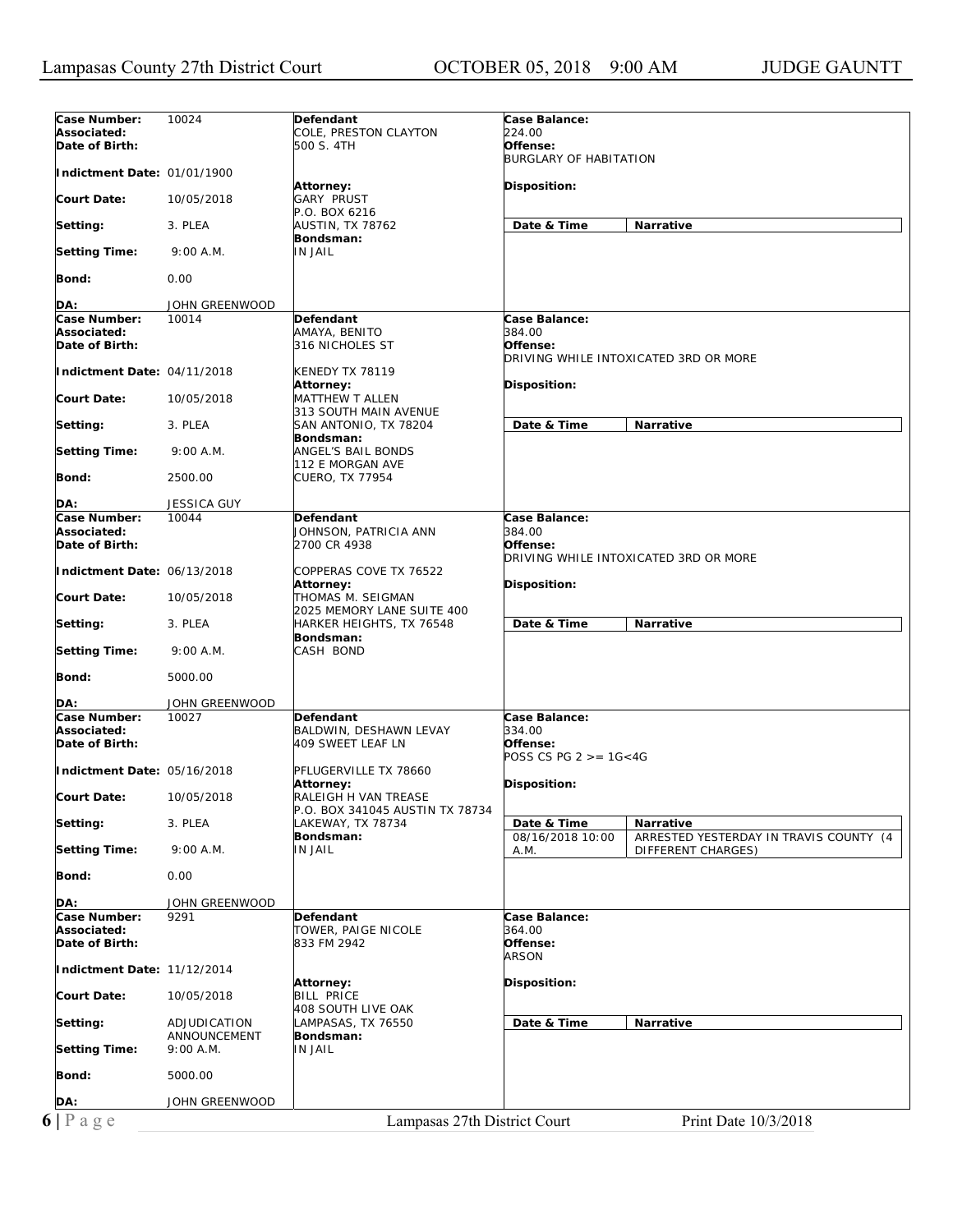| Case Number:<br>Associated:                                  | 9827                                      | Defendant<br>SMITHERS, RUSSELL JAY                           | Case Balance:<br>304.00                                                |  |
|--------------------------------------------------------------|-------------------------------------------|--------------------------------------------------------------|------------------------------------------------------------------------|--|
| Date of Birth:                                               |                                           | 9582 FM 1117                                                 | Offense:<br>FORGERY GOVT/NATIONAL INST/MONEY/SECURITY                  |  |
| Indictment Date: 07/12/2017                                  |                                           | SEGUIN TX 78155                                              |                                                                        |  |
| Court Date:                                                  | 10/05/2018                                | Attorney:<br><b>NO ATTORNEY</b>                              | Disposition:                                                           |  |
| Setting:                                                     | ADJUDICATION<br>ANNOUNCEMENT              | Bondsman:                                                    | Date & Time<br>Narrative                                               |  |
| <b>Setting Time:</b>                                         | 9:00 A.M.                                 | <b>IN JAIL</b>                                               |                                                                        |  |
| Bond:                                                        | 2500.00                                   |                                                              |                                                                        |  |
| DA:                                                          | JOHN GREENWOOD                            |                                                              |                                                                        |  |
| Case Number:                                                 | 9915                                      | Defendant                                                    | Case Balance:                                                          |  |
| Associated:<br>Date of Birth:                                | 9913                                      | ODOM, CINDI DIANN<br>100 W. ELM / PO BOX 74                  | 284.00<br>Offense:<br><i>POSS CS PG 1 &lt;1G</i>                       |  |
| Indictment Date: 11/15/2017                                  |                                           | LOMETA TX 76853<br><b>Attorney:</b>                          | <b>Disposition:</b>                                                    |  |
| Court Date:                                                  | 10/05/2018                                | MATT GROVE<br>900 E PECAN STREET STE 300-181                 |                                                                        |  |
| Setting:                                                     | ADJUDICATION<br>ANNOUNCEMENT              | PFLUGERVILLE, TX 78660<br>Bondsman:                          | Date & Time<br>Narrative                                               |  |
| <b>Setting Time:</b>                                         | 9:00 A.M.                                 | <b>JIM TIMMONS</b><br>1508 W. COMMERCE                       |                                                                        |  |
| Bond:                                                        | 50000.00                                  | <b>SAN SABA, TX 76877</b>                                    |                                                                        |  |
| DA:                                                          | <b>JESSICA GUY</b>                        |                                                              |                                                                        |  |
| Case Number:<br>Associated:<br>Date of Birth:                | 8634                                      | Defendant<br>MILLER, JORDAN KYLE<br>APT D 1261 HWY 281       | Case Balance:<br>290.00<br>Offense:                                    |  |
| Indictment Date: 11/17/2010                                  |                                           | LAMPASAS TX 76550<br>Attorney:                               | POSS TRANSPORT CHEMICAL W/INTENT MAN CS<br>Disposition:                |  |
| Court Date:                                                  | 10/05/2018                                | <b>BILL PRICE</b><br>408 SOUTH LIVE OAK                      |                                                                        |  |
| Setting:                                                     | ADJUDICATION<br>ANNOUNCEMENT              | LAMPASAS, TX 76550<br>Bondsman:                              | Date & Time<br>Narrative                                               |  |
| <b>Setting Time:</b>                                         | 9:00 A.M.                                 | HAMRICK'S BAIL BONDS<br>611 E WALLACE                        |                                                                        |  |
| Bond:                                                        | 3000.00                                   | SAN SABA, TX 76877                                           |                                                                        |  |
| DA:                                                          | JOHN GREENWOOD                            |                                                              |                                                                        |  |
| Case Number:<br>Associated:<br>Date of Birth:                | 9750                                      | Defendant<br>NERI, MARK ANTHONY<br>289 W BROOKS ST           | Case Balance:<br>249.00<br>Offense:<br>CREDIT CARD OR DEBIT CARD ABUSE |  |
| Indictment Date: 03/15/2017                                  |                                           |                                                              |                                                                        |  |
| <b>Court Date:</b>                                           | 10/05/2018                                | Attorney:<br><b>EDDIE G. SHELL</b><br>6000 NORTH HIGHWAY 281 | Disposition:                                                           |  |
| Setting:                                                     | ADJUDICATION<br>ANNOUNCEMENT              | MARBLE FALLS, TX 78654<br>Bondsman:                          | Date & Time<br>Narrative                                               |  |
| <b>Setting Time:</b>                                         |                                           |                                                              |                                                                        |  |
|                                                              | 9:00 A.M.                                 | <b>IN JAIL</b>                                               |                                                                        |  |
|                                                              | 5000.00                                   |                                                              |                                                                        |  |
| Bond:<br>DA:                                                 | JOHN GREENWOOD                            |                                                              |                                                                        |  |
| Case Number:                                                 | 9679                                      | Defendant                                                    | Case Balance:                                                          |  |
|                                                              |                                           | TORRES, ANTONIO<br>207 OLIVE STREET                          | 574.00<br>Offense:<br>INDECENCY W/CHILD SEXUAL CONTACT                 |  |
| Associated:<br>Date of Birth:<br>Indictment Date: 11/09/2016 |                                           | Attorney:                                                    | Disposition:                                                           |  |
|                                                              | 10/05/2018                                | NO ATTORNEY                                                  |                                                                        |  |
| <b>Court Date:</b><br>Setting:                               | ADJUDICATION<br>ANNOUNCEMENT<br>9:00 A.M. | Bondsman:<br>NO ARREST                                       | Date & Time<br>Narrative                                               |  |
|                                                              | 0.00                                      |                                                              |                                                                        |  |
| <b>Setting Time:</b><br>Bond:<br>DA:                         | JOHN GREENWOOD                            |                                                              |                                                                        |  |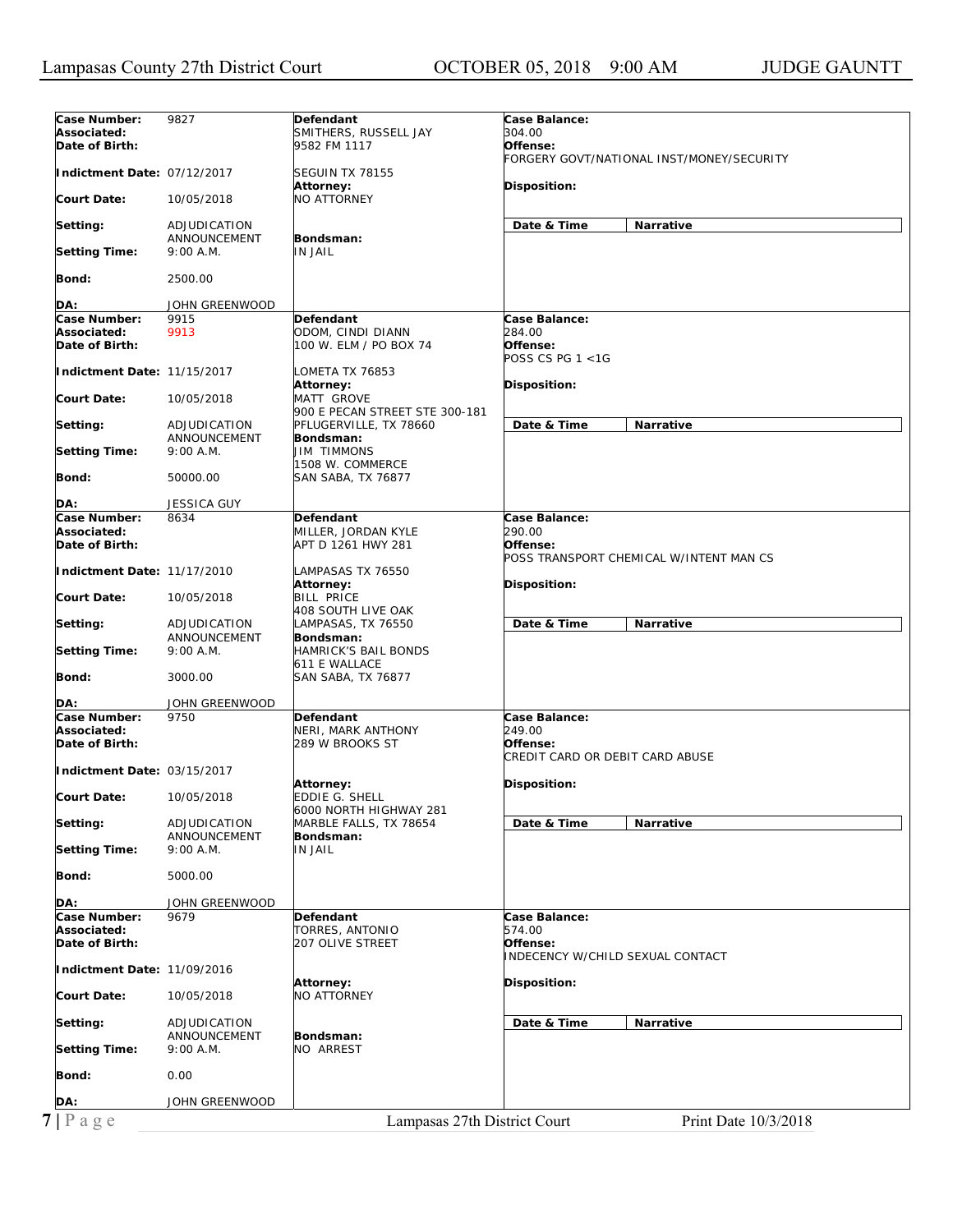| Case Number:                  | 9771                      | Defendant                             | Case Balance:                               |
|-------------------------------|---------------------------|---------------------------------------|---------------------------------------------|
| Associated:                   |                           | GAMA, CRISELDA TORRES                 | 333.00                                      |
| Date of Birth:                |                           | 15400 N. US HWY 183                   | Offense:                                    |
|                               |                           |                                       | CREDIT CARD OR DEBIT CARD ABUSE             |
| Indictment Date: 03/15/2017   |                           | LOMETA TX 76853                       |                                             |
|                               |                           | Attorney:                             | Disposition:                                |
| <b>Court Date:</b>            | 10/05/2018                | PAUL HARRELL                          |                                             |
|                               |                           | 412 S. LIVEOAK STREET                 |                                             |
| Setting:                      | ADJUDICATION              | LAMPASAS, TX 76550                    | Date & Time<br>Narrative                    |
|                               | ANNOUNCEMENT<br>9:00 A.M. | Bondsman:<br><b>JIM TIMMONS</b>       |                                             |
| <b>Setting Time:</b>          |                           | 1508 W. COMMERCE                      |                                             |
| Bond:                         | 2500.00                   | SAN SABA, TX 76877                    |                                             |
|                               |                           |                                       |                                             |
| DA:                           | <b>JESSICA GUY</b>        |                                       |                                             |
| Case Number:                  | 8724                      | Defendant                             | Case Balance:                               |
| Associated:                   |                           | CAWTHRA, PATRICK NATHAN               | 305.00                                      |
| Date of Birth:                |                           | PO BOX 306                            | Offense:                                    |
|                               |                           |                                       | <b>BURGLARY OF HABITATION</b>               |
| Indictment Date: 08/24/2011   |                           | COPPERAS COVE TX 76522                |                                             |
|                               |                           | Attorney:                             | Disposition:                                |
| <b>Court Date:</b>            | 10/05/2018                | <b>EDDIE SHELL</b>                    |                                             |
|                               |                           | 6000 N HWY 281                        |                                             |
| Setting:                      | ADJUDICATION              | MARBLE FALLS, TX 78654                | Date & Time<br><b>Narrative</b>             |
|                               | ANNOUNCEMENT              | Bondsman:                             |                                             |
| <b>Setting Time:</b>          | 9:00 A.M.                 | <b>JIM TIMMONS</b>                    |                                             |
|                               |                           | 1508 W. COMMERCE                      |                                             |
| Bond:                         | 5000.00                   | SAN SABA, TX 76877                    |                                             |
| DA:                           | JOHN GREENWOOD            |                                       |                                             |
| Case Number:                  | 9314                      | Defendant                             | Case Balance:                               |
| Associated:                   |                           | KERLEY, ALLEN LAURENCE                | 299.00                                      |
| Date of Birth:                |                           | 207 E AUSTIN AVE                      | Offense:                                    |
|                               |                           |                                       | <b>EVADING ARREST DET W/VEH</b>             |
| Indictment Date: 01/21/2015   |                           | HUTTO TX 78634                        |                                             |
|                               |                           | <b>Attorney:</b>                      | Disposition:                                |
| <b>Court Date:</b>            | 10/05/2018                | <b>GARY PRUST</b>                     |                                             |
|                               |                           | P.O. BOX 6216                         |                                             |
| Setting:                      | ADJUDICATION              | AUSTIN, TX 78762                      | Date & Time<br>Narrative                    |
|                               | <b>HEARING</b>            | Bondsman:                             |                                             |
| <b>Setting Time:</b>          | 9:00 A.M.                 | <b>BOND BAIL BONDS</b>                |                                             |
|                               |                           | PO BOX 532                            |                                             |
| Bond:                         | 0.00                      | COMANCHE, TX 76442                    |                                             |
| DA:                           | JESSICA GUY               |                                       |                                             |
| Case Number:                  | 9874                      | Defendant                             | Case Balance:                               |
| Associated:                   |                           | RYAN, TIMOTHY ED                      | 304.00                                      |
| Date of Birth:                |                           | 38 CASTLEBERRY                        | Offense:                                    |
|                               |                           |                                       | ABANDON ENDANGER CHILD CRIMINAL NEGLIGENCE  |
| Indictment Date: 09/13/2017   |                           | LAMPASAS TX 76550                     |                                             |
|                               |                           | Attorney:                             | Disposition:                                |
| <b>Court Date:</b>            | 10/05/2018                | <b>GARY PRUST</b>                     |                                             |
|                               |                           | P.O. BOX 6216                         |                                             |
| Setting:                      | ADJUDICATION              | AUSTIN, TX 78762                      | Date & Time<br>Narrative                    |
|                               | <b>HEARING</b>            | Bondsman:                             |                                             |
| <b>Setting Time:</b>          | 9:00 A.M.                 | <b>IN JAIL</b>                        |                                             |
|                               |                           |                                       |                                             |
| Bond:                         | 2000.00                   |                                       |                                             |
|                               |                           |                                       |                                             |
| DA:                           | JOHN GREENWOOD            |                                       |                                             |
| Case Number:                  | 8669                      | <b>Defendant</b>                      | <b>Case Balance:</b>                        |
| Associated:<br>Date of Birth: |                           | ALLEN, LISA DENISE<br>205 AVE F APT 5 | 280.00<br>Offense:                          |
|                               |                           |                                       | FRAUD USE/POSS IDENTIFYING INFO # ITEMS < 5 |
| Indictment Date: 04/20/2011   |                           | COPPERAS COVE TX 76522                |                                             |
|                               |                           | <b>Attorney:</b>                      | Disposition:                                |
| <b>Court Date:</b>            | 10/05/2018                | PAUL HARRELL                          |                                             |
|                               |                           | 412 S. LIVEOAK STREET                 |                                             |
| Setting:                      | ADJUDICATION              | LAMPASAS, TX 76550                    | Date & Time<br>Narrative                    |
|                               | <b>HEARING</b>            | Bondsman:                             |                                             |
| <b>Setting Time:</b>          | 9:00 A.M.                 | AABEST BAIL BONDS ALBERT SAENZ        |                                             |
|                               |                           | 612 E LEON                            |                                             |
| Bond:                         | 10000.00                  | GATESVILLE, TX 76528                  |                                             |
|                               |                           |                                       |                                             |
| DA:                           | JOHN GREENWOOD            |                                       |                                             |
| $8$   P a g e                 |                           | Lampasas 27th District Court          | Print Date 10/3/2018                        |
|                               |                           |                                       |                                             |